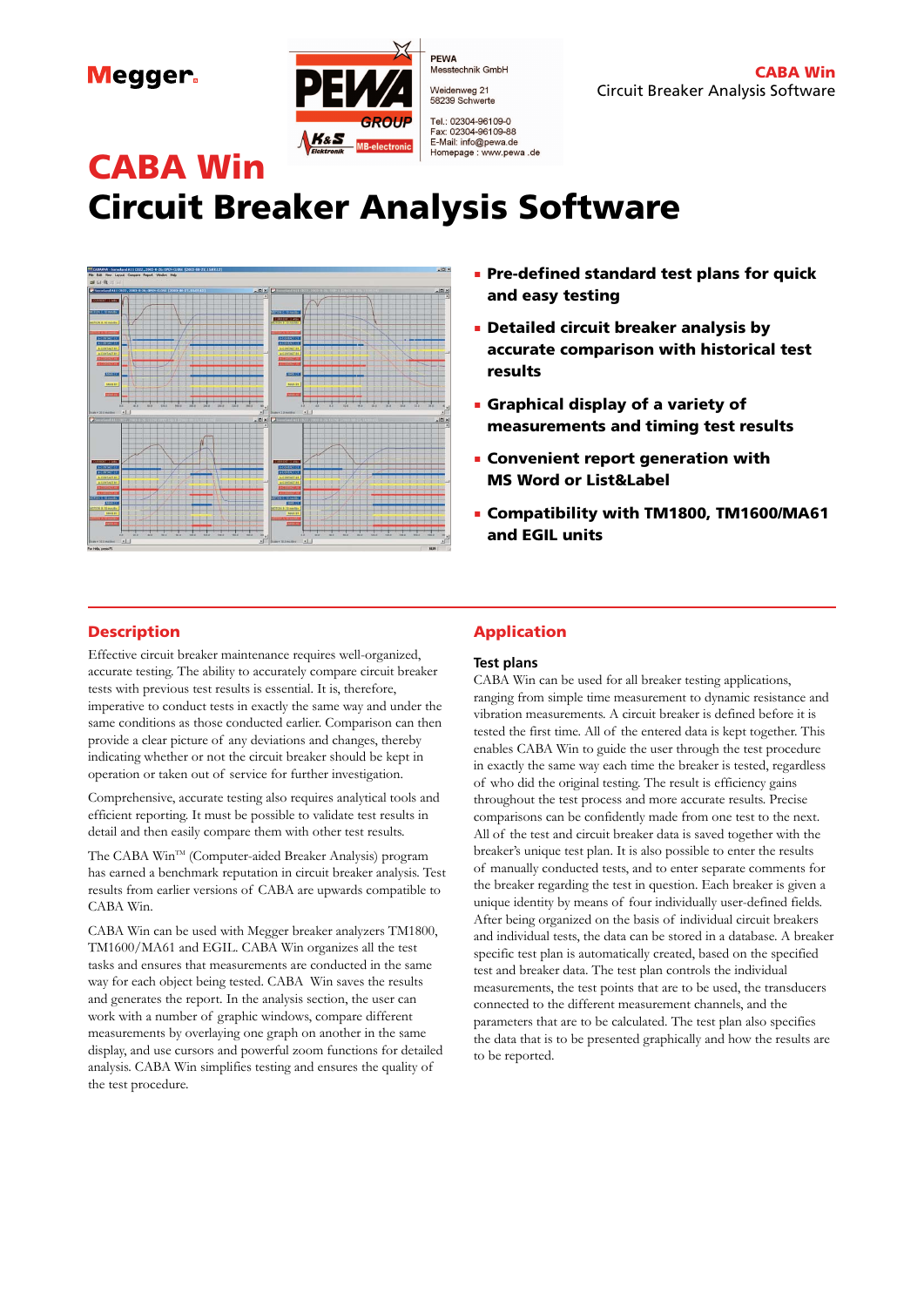# **Megger**

#### **Test data and breaker data**

The test data and all the items of information about the circuit breaker are stored individually as shown in Figure 1. CABA Win uses Microsoft® Access® database. The data can be copied and/or exported to other data media and formats e.g. Microsoft® Excel®.

#### **Transducers and conversion tables**

Linear and angular travel, voltage, current, pressure and vibration transducers can be defined and calibrated with CABA Win. See Figure 2. The calibration accuracy for a transducer is determined by the user. The calibration program automatically indicates whether or not the desired accuracy has been achieved, along with the actual calibration data. CABA Win gives the user the flexibility of importing or exporting a transducer to/from the transducer list. A conversion table needed to recalculate data from angular movement to linear movement can be linked to a given transducer. This makes it possible to measure contact travel of a circuit breaker in situations where a transducer cannot be connected directly to the moving contact.

#### **Analyzing the test data**

The test data is presented graphically and in tabular format. Multiple graphs and test results can be displayed simultaneously. See Figure 3. Zoom functions and cursors make it easy to conduct detailed analysis of test data. Comparisons between different tests can be viewed conveniently by overlaying them in a single window. Colors, grids, scales and the positioning of the test data are all controlled by the user.

#### **Limits**

For each parameter and operation, the user can define pass and fail limits for each circuit breaker. If the user activates the function, CABA Win automatically compares each measured value to the actual limits and flags the values which are outside the limits.

#### **Database**

Database functionality for easy administration and backup of measurements is available in CABA Win. The Microsoft Accessbased database lists all the circuit breakers with their specification and pertaining tests.

#### **Calculation parameters**

Readings and calculated values are presented in tabular format. The test plan determines which parameters are to be calculated and presented. The user can delete and/or add calculated parameters, depending on the circuit breaker design, the way it is hooked up and the operations being performed. More than 300 different calculation parameters are defined in CABA Win.



**Figure 1. Test and circuit breaker data are stored individually**

#### **Test plans**

A number of standard test plans are delivered with CABA Win. Contact your Megger representative for customer-specific test plans and conversion tables.

#### **Reporting**

CABA Win contains a complete report generator which enables the user to design unique report forms as desired. A number of pre-defined standard reports can be used as supplied, or they can be edited. The report form is saved together with the breaker data, and can be used in future tests. Graphs and screen displays can be copied to the clipboard and to a folder for additional processing in other Windows® applications software.

#### **Data communication**

| TM1800      | Ethernet              |
|-------------|-----------------------|
| TM1600/MA61 | USB/Fiber-optic modem |
| ' EGIL      | USB                   |



**Figure 2. Linear and angular travel, voltage, current, pressure and vibration tansducers can be defined and calibrated with CABA Win**



**Figure 3. Multiple graphs and test results can be displayed simultaneously**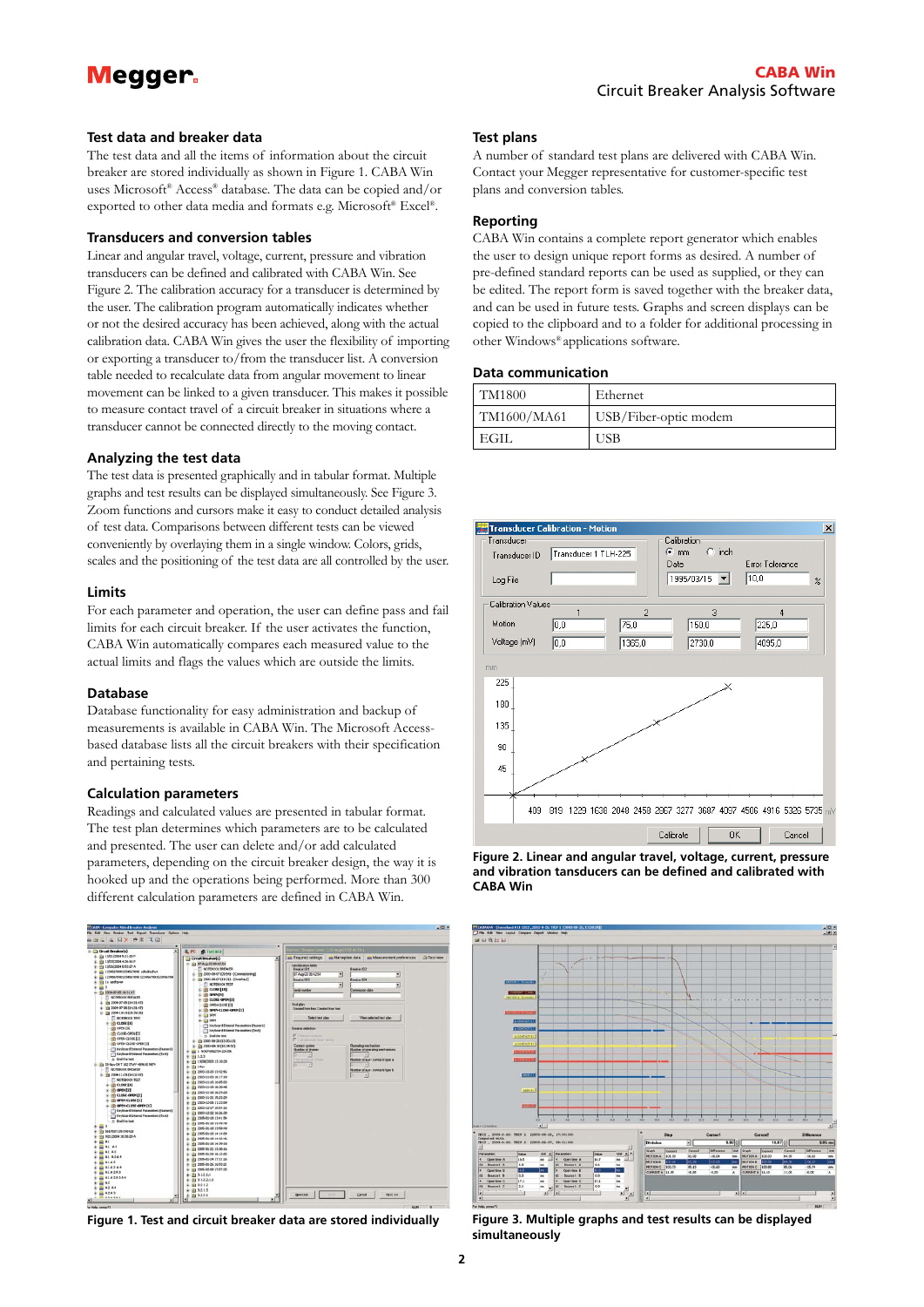

### Features

- 1. Test ID with information about the selected circuit breaker under analysis and measurement
- 2. Design/change analysis window, test curves, colors, scales and positioning
- 3. Compare with other tests
- 4. Cursors for detailed analysis
- 5. Display additional tests
- 6. Zoom
- 7. Motion traces
- 8. Coil current trace
- 9. Time measurements
- 10.Calculated parameters for the actual operation and pass/fail evaluation
- 11.Cursor values